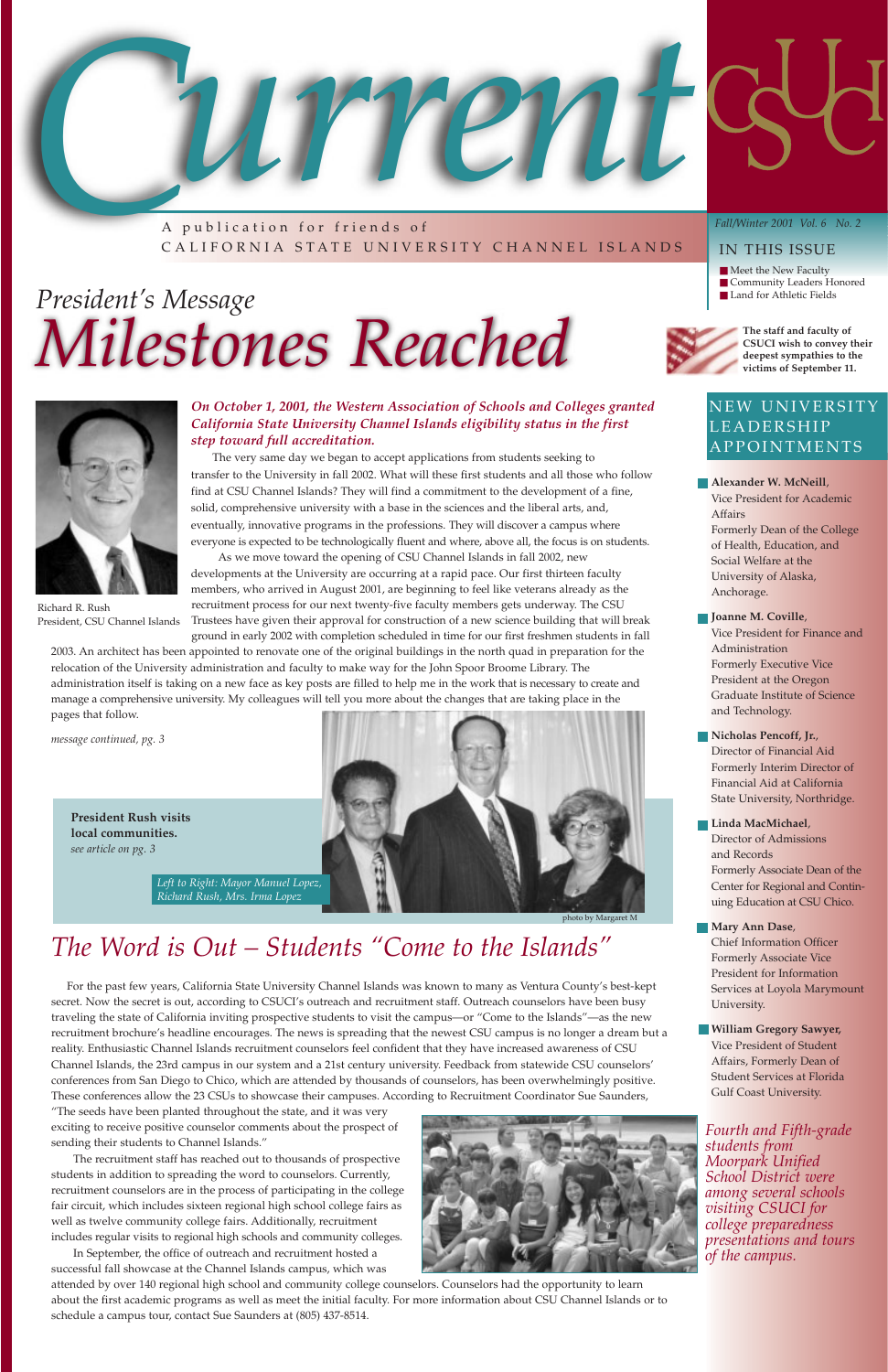

**Joan M. Karp**, Professor of Special Education

*Joan.Karp@csuci.edu*

Strongly committed to diversity issues, Joan Karp has held a variety of roles in special education. At the University of

Minnesota Duluth, her positions included Associate Dean, Assistant Department Head, and Program Coordinator. She holds a Ph.D. from the University of Connecticut.



**Jacquelyn Kilpatrick**, Professor of English *J.Kilpatrick@csuci.edu*

**Dennis Muraoka**, Professor of **Economics** 

Dr. Jacquelyn Kilpatrick received her Ph.D. in Literature from the University of California Santa Cruz.

She comes to CSUCI from Governors State University. She has also served as a Fulbright Senior Scholar in Spain.



**Louise Lutze-Mann**, Professor of Biology

*Louise..Lutzemann@csuci.edu*

Dr. Louise Lutze-Mann was a faculty member of the School of Biochemistry and Molecular Genetics at the

University of New South Wales in Sydney, Australia. She was recently awarded the Faculty of Life Sciences Teaching Award.



*Dennis.Muraoka@csuci.edu*

Dr. Muraoka is a native Californian and a graduate of UCSB. He received the CSULB Outstanding Professor Award

for excellence in teaching, scholarship and community service at his prior position at California State University, Long Beach.



**Jack Reilly**, Professor of Fine Arts *Jack.Reilly@csuci.edu*

Jack Reilly received his M.F.A. in Studio Art from Florida State University. During his tenure at CSUN, he developed the Video/Digital Art area of

concentration. His work is exhibited in galleries, museums, and media arts festivals throughout the world.

**Kevin Volkan**, Professor of Psychology *Kevin.Volkan@csuci.edu*

Dr. Volkan was a faculty member and Director of Assessment at Harvard Medical School. An author and licensed psychologist, he is also an alumnus of

both the University of California and California State University systems.



**Ching-Hua Wang**, Professor of Biology *Ching-Hua.Wang@csuci.edu* Dr. Wang earned her Ph.D. in immunology from Cornell University after receiving an M.D. degree from Beijing Medical College. She was professor of Immunology and Microbiology at CSU

San Bernardino where she was consistently ranked as one of the best instructors.

### ACADEMIC PLANNING

#### *Academic Team Collaborates to Build Program*

The Academic Affairs leadership team is in place now that **Dr. Alexander W. McNeill** has joined CSU Channel Islands as Vice President for Academic Affairs. Additional members of the team include **Dr. Stephen Lefevre**, Associate Vice President for Academic Affairs and director of the CSU Northridge programs at our Channel Islands campus; **Dr. Ira Schoenwald**, Associate Vice President for Academic Affairs, responsible for faculty affairs and academic resources; and **Dr. Barbara Thorpe**, Associate Vice President for Academic Affairs, who will provide leadership for academic programs and outreach. The Academic Affairs leadership team is collaborating with the newly established CSUCI Faculty Senate to prepare materials for the first CSU Channel Islands catalog. The faculty members are working diligently to develop the new degrees and programs that will be offered to upper division transfer students in Fall 2002. Ongoing interaction between counselors and faculty from Ventura County Community Colleges and high schools ensures that students will experience a seamless transfer when they arrive on the CSU Channel Islands campus.

Recruitment is well underway for the next 25 faculty appointments. Screening will begin later this fall, followed by final selection of the new faculty in early spring 2002. CSUCI's unique online application process is proving to be a very effective mechanism for soliciting applications. Already, there are several thousand applicants for these next 25 faculty positions.

Despite very tight time lines, we are confident that highquality degree and credential programs will be ready for our first intake of students in fall 2002. The energy level at CSU Channel Islands is high, the enthusiasm infectious, and the outcome will be programs and degrees that are consistent with the academic master plan and mission of the Channel Islands campus.

**William Hampton Adams**, Professor of Anthropology *Bill.Adams@csuci.edu* Bill Adams received his Ph.D. in anthropology from Washington State

University. He has served on the faculties of numerous universities, and is an internationally recognized scholar in historical archaeology and in cultural heritage management.



**Frank Barajas**, Professor of History *Frank.Barajas@csuci.edu*

An Oxnard native, Frank Barajas earned his Ph.D. from the Claremont Graduate University. He comes to CSUCI from Cypress College in Orange County,

where he taught courses in United States, California, Chicano, and Asian American history.



**Lillian Vega-Castaneda**, Professor of Elementary Education *Lillian.Castaneda@csuci.edu* Lillian Vega-Castaneda comes to CSUCI from California State

University San Marcos where she was Professor of Multicultural/Multilingual Education for nine years. She holds a doctorate in Teaching, Curriculum and Learning Environments from Harvard University.



**William Cordeiro**, Professor of Strategic Management *William.Cordeiro@csuci.edu* Dr. Cordeiro was a Professor of

Management in the College of

Business & Economics at CSU Los Angeles. He received his Ph.D. in Executive Management from the Peter F. Drucker Management School of the Claremont Graduate University.



**Ivona Grzegorczyk**, Professor of **Mathematics** *Ivona.Grze@csuci.edu* Dr. Grzegorczyk received her Ph.D. from the University of California Berkeley.

She is the author of the book *Mathematics and Fine Arts* (2000) and several research papers, has traveled widely and speaks several foreign languages.



**Philip Hampton**, Professor of Chemistry *PHampton@csuci.edu* Dr. Hampton was a faculty member at the University of New Mexico in

Albuquerque. He was awarded a California Institute of Technology Prize Postdoctoral Fellowship to perform postdoctoral research in the area of polymer/organometallic chemistry.



### *CSUCI's Faculty Brings Diversity and Experience*

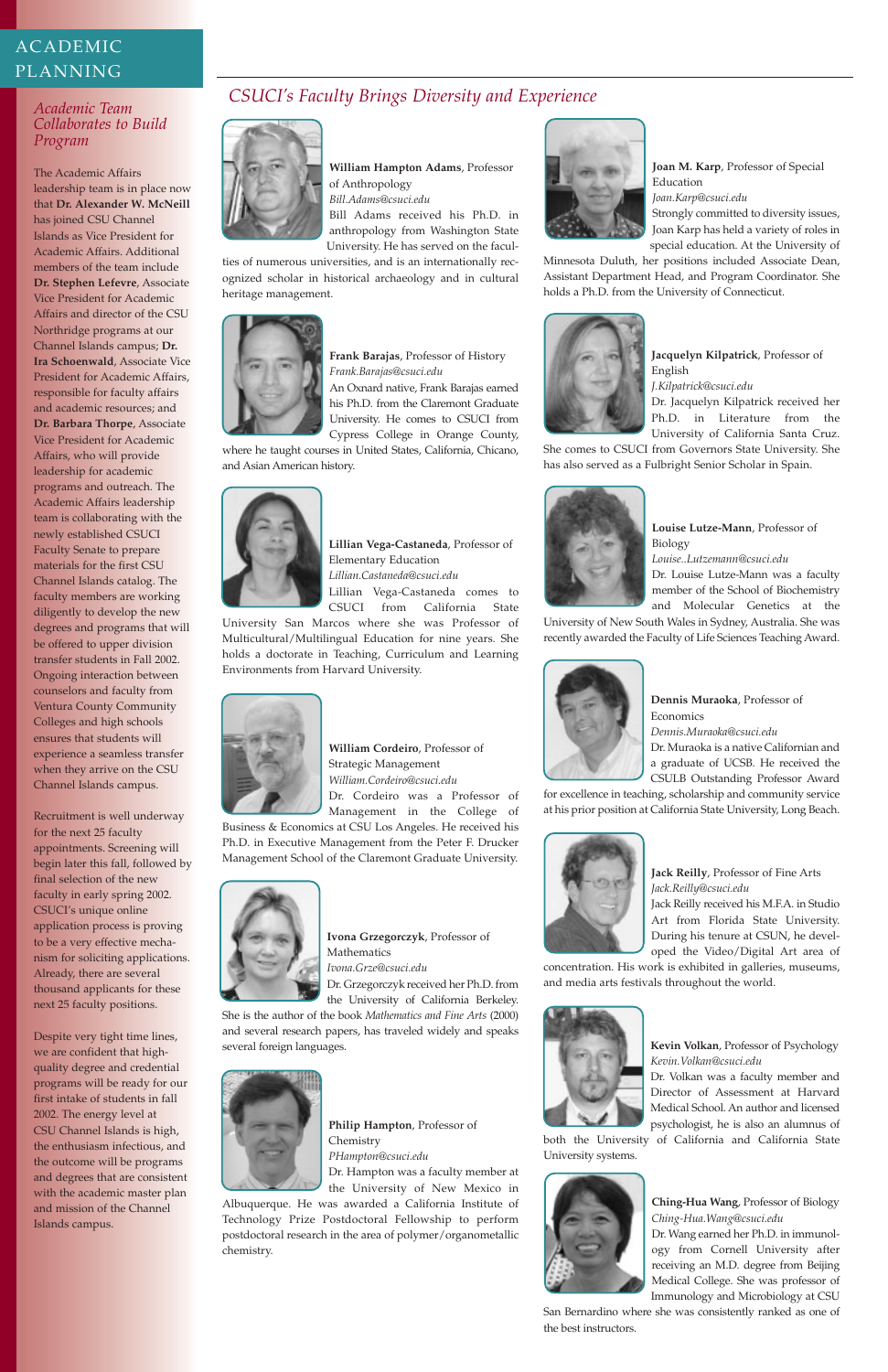# *CSU Channel Islands Foundation*

I would like to take a moment to reflect upon my first few months in office and to invite you to be a part of the future that I envision. I am overwhelmed by the warm welcome that I have received, and I have been astonished by the depth of support that CSU Channel Islands receives from all sectors of our community. I have been meeting with business owners and industry leaders, government officials, school superintendents, community college presidents, teachers and students, and many others from Santa Barbara to Thousand Oaks, and from Oxnard to Fillmore, and every surrounding community. What strikes me is the passionate interest in CSU Channel Islands and the tremendous impact everyone expects it to have upon the lives of the people who live in our region. To the business people, I have said that we extend the offer of a true partnership as the university seeks to respond to the needs of the local economy. To the students, I have said that CSUCI will work with your school to make sure you are ready for college and that you have access to the opportunities that are available. And to our many supporters throughout the community, I have said that it is your philanthropic donations that will help us achieve the margin of excellence that CSU Channel Islands needs if it is to live up to all our aspirations.

More than 350 guests attended the Second Annual President's Dinner held at the campus<br>on October 27 to honor Dr. Joyce Kennedy, Laura K. McAvoy, Esq. and State Senator<br>Dr. Joyce Kennedy's involvement began in 1974 with the on October 27 to honor Dr. Joyce Kennedy, Laura K. McAvoy, Esq. and State Senator Jack O'Connell for their key role in the development of the new university. Dr. Joyce Kennedy's involvement began in 1974 with the "Ventura Learning Center" which evolved over the years into the CSUN Ventura Campus, where she ultimately served as

> We face many challenges in the months ahead as we strive to have everything ready for our first students. But with a momentum that has been building for thirty years, I know that we will succeed. At this difficult time in our nation's history, our new University demonstrates a commitment to a brighter future for our country and a belief in the power of education to promote better understanding and tolerance of all peoples and cultures.

**Since President Richard Rush arrived at CSUCI in June, a number of University supporters have hosted receptions introducing him to local business and civic leaders. Among those welcoming University guests to their homes were Bruno and Vickie Pozzi for Camarillo, Mayor Manuel and Irma Lopez for Oxnard, Otis and Bettina Chandler for Ojai, Robert and Norma Lagomarsino for Ventura, and Cindy Sieber for Moorpark with co-host Debbie Rodgers. In the coming months Dr. Rush will be attending gatherings in the communities of Thousand Oaks, Westlake Village, Santa Paula, Fillmore, and Simi Valley.**

Turrent members of the President's Circle were<br>the first group to welcome President Rush to<br>Ventura County at an alfresco dinner held on<br>Iuly 16 at the University. The informal gathering gave the first group to welcome President Rush to Ventura County at an alfresco dinner held on July 16 at the University. The informal gathering gave guests a chance to hear Dr. Rush's vision for CSU Channel Islands. "The best surprise is finding out that he has a great sense of humor," said Pat Richards, chairperson of the CSUCI Foundation. "People connect with him right away because of his strong desire to involve the community in the University's development."

### *University Honors Three Outstanding Leaders*

director for over 15 years. Throughout this time she was a staunch advocate of a four-year public university for the region.

As a member of the Community Advisory Board for the CSUN Ventura Campus, Ms. McAvoy has played a key role in the transition to an independent CSU Channel Islands, and she currently serves as chairperson of the CSU Channel Islands Advisory Board and is a member of the CSU Channel Islands Foundation Board.

In 1997 State Senator Jack O'Connell introduced SB 1923 to create the California State University Channel Islands Site Authority to facilitate and provide for the financing of the Camarillo State Hospital site for use as the 23rd campus of the California State University system. Senator O'Connell's subsequent support of CSU Channel Islands during the State budget process has led to the university's opening in 2002.

Net proceeds from the President's Dinner will be used to support the many activities necessary to prepare the university for its official opening in fall 2002.



*Dr. Joyce Kennedy*



*Laura K. McAvoy*



*Senator Jack O'Connell*

On July 19 President Rush sat down with members of the University's Corporate Council to discuss his belief that a full two-way partnership must exist between the University and the business community. Mostly he listened as representatives from Rockwell Scientific, the Gas Company, Harrison Industries, City National Bank, Mustang Marketing, Mid-State Bank, the Los Angeles Times, NAI Capital Commercial, First

California Bank, Lowthorp Richards, Pacific Bell, and the Ventura County Star talked about their expectations for the University and the needs of the local economy.

## *President's Circle and Corporate Council Welcome New President*

### **HELPING THE PRESIDENT'S CIRCLE GROW!**

### **HELPING THE CORPORATE COUNCIL GROW!**

CSU Channel Islands would like to thank the following people who joined or renewed their membership in the President's Circle since the last issue of Current:

*Dr. Elizabeth Bafverfeldt Joe & Corinne Burdullis William & Barbara Burke Leonard & Nina Butler Otis & Bettina Chandler Randy & Jennifer Churchill Dr. Lynne Cook Joanne M. Coville & Steve Stewart Stuart & Lucinda Daley Maida I. Dullam Don & Alexandra Dymond Norman & Martha Fahnoe Mr. & Mrs. Dic Galante*

*Priscilla Partridge de Garcia & Pedro E. Garcia Edward & Patti Gibbs Edward & Lillian Hawthorne Ruth M. Hemming Robert & Freda Huttenback Herbert & Mona Hyman Prof. Jacquelyn Kegley Mark & Terri Lisagor Manuel & Irma Lopez Thomas & Barbara Malley Laura McAvoy & Sol Chooljian Myron & Marji Miller Robert & Debi Owens*

*Fred & Barbara Priebe Michael & Ann Ragen Gregory J. Ramirez, Esq. Neil & Pamela Rocklin Don & Carlye Rudkin Dr. Richard R. Rush Elizabeth Stacey & Peter Marien Prof. Susan Schaefer Dr. Sandra Sutphen Edward & Veronica Tagliaferri Douglas & Katherine Wilkinson Montgomery & Maio Winkler Stephen & Robin Woodworth*

CSU Channel Islands would like to thank the following companies who joined or renewed their membership in the Corporate Council, since the last issue of Current:

*Adelphia City National Bank* *Oxnard Harbor District Pacific Bell*

*Rockwell Science Center Sage Publications, Inc.*

### PRESIDENT'S MESSAGE, CONT.



*Members of the Harrison family celebrate the President's Dinner. Left to right: Jim, Myra, Ralph, Jenny, Patty and Lynn.*